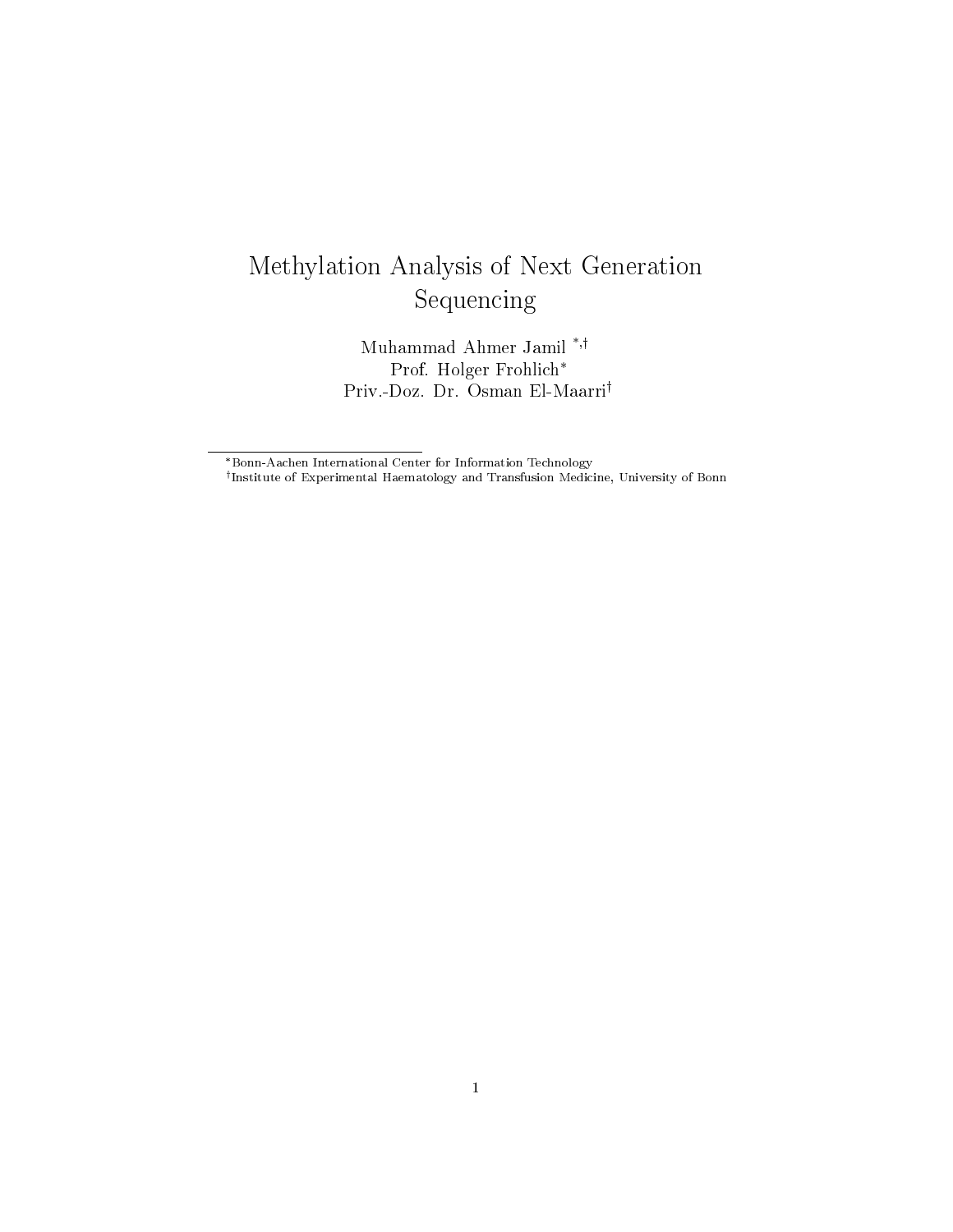### Contents

|  | 1 Methylation Analysis          |  |  |
|--|---------------------------------|--|--|
|  |                                 |  |  |
|  | 1.2                             |  |  |
|  |                                 |  |  |
|  |                                 |  |  |
|  |                                 |  |  |
|  |                                 |  |  |
|  | 2 - Profile Hidden Markov Model |  |  |
|  |                                 |  |  |

## 1 Methylation Analysis

## 1.1 Sequence Alignment

Sequences can be aligned to the reference sequence using Local, Global, Globallocal and overlap algorithm. Default method used is Smith-Waterman Alogirthm (Local-Alignment). Sequence files were loaded first in the R before alignment. Following files are available in package.

- Healthy.fasta (Healthy patient sample)
- Tumor.fasta (Tumor patient sample)
- Reference.fasta (reference sequence from ncbi of the given patient sample)

```
> library(MethTargetedNGS)
```

```
> healthy = system.file("extdata", "Healthy.fasta", package = "MethTargetedNGS")
> tumor = system.file("extdata", "Tumor.fasta", package = "MethTargetedNGS")
> reference = system.file("extdata", "Reference.fasta", package = "MethTargetedNGS")
```
After loading the sequences in R, we can perform sequence alignment using function methAlign.

```
> hAlign = methAlign(healthy,reference)
```
Time difference of 1.71 secs

```
> tAlign = methAlign(tumor,reference)
```
Time difference of 1.57 secs

Time difference is the time used for the processing of the methAlign function. This time depends on the number of sequences in the fasta file. This function gives maxtrix contains methylation profile of the given fasta file. Rows correspond to the sequences present in the sample and column represent numbers of CpG sites in the reference sequence.

To view the methylation pattern in the samples, we can use methHeatmap for generating heatmap for the given methylation data.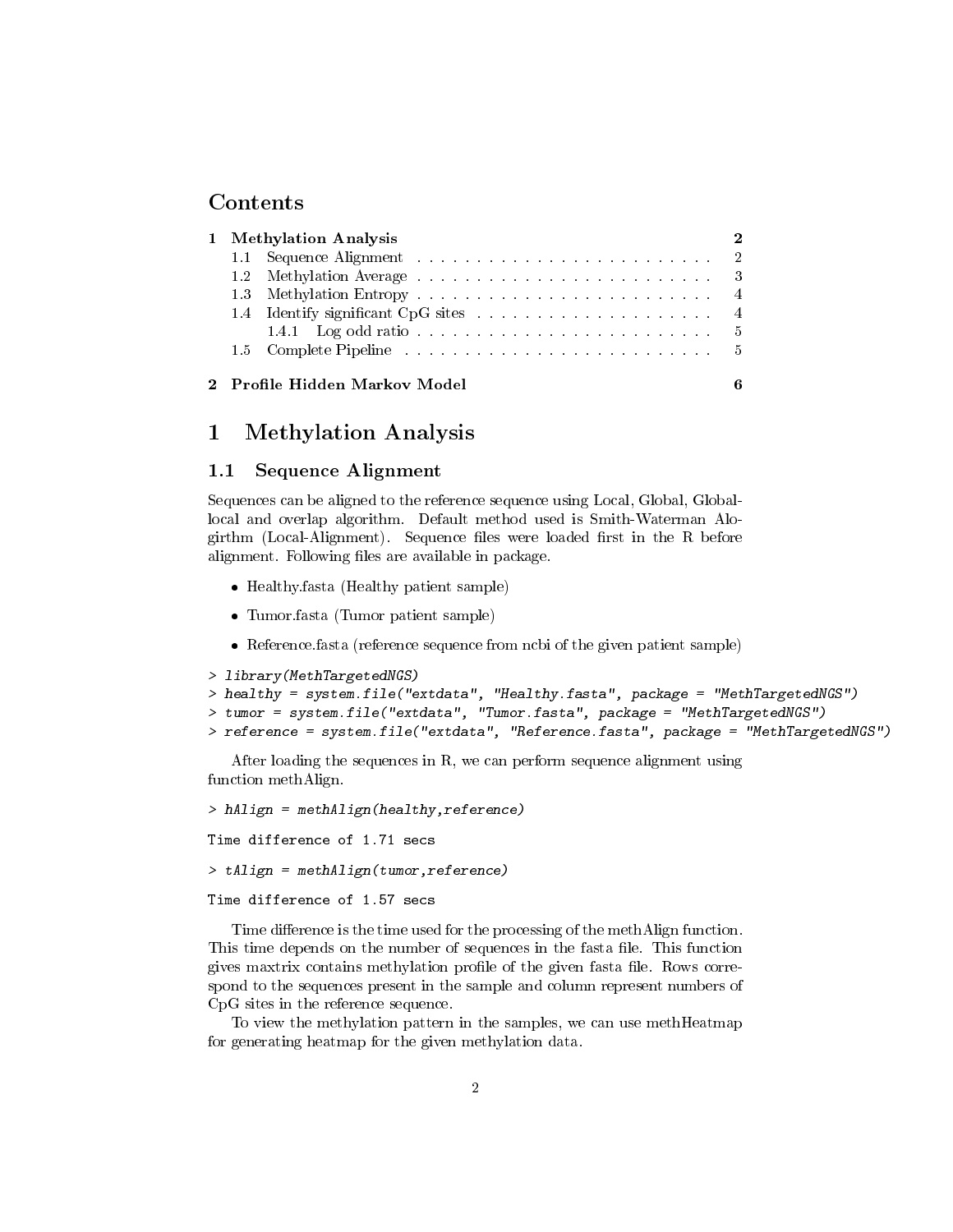

Figure 1: Heatmap

> hHeatmap = methHeatmap(hAlign,plot=TRUE)

Percentage Result is 99.71

#### 1.2 Methylation Average

Methylation average of a CpG site is the percentage of unmethylated cytosine or methylated cytosine in a particular CpG site. Determining methylation average is the most traditional way of analyzing the DNA methylation level.[1] Methylation average explains the hypomethylation and hypermethylation in the sample. Hypomethylation or hypermethylation caused in tumor cells can have change in the average methylation at particular CpG site. This measure of variability in combination of healthy and tumor can be used to explain the methylation level difference between healthy and tumor samples. The methylation average of a particular CpG site was calculated by number of cytosine divided by sum of total number of methylated and unmethylated cytosine at particular CpG site in a group of reads. To calculate methylation average it was assumed that all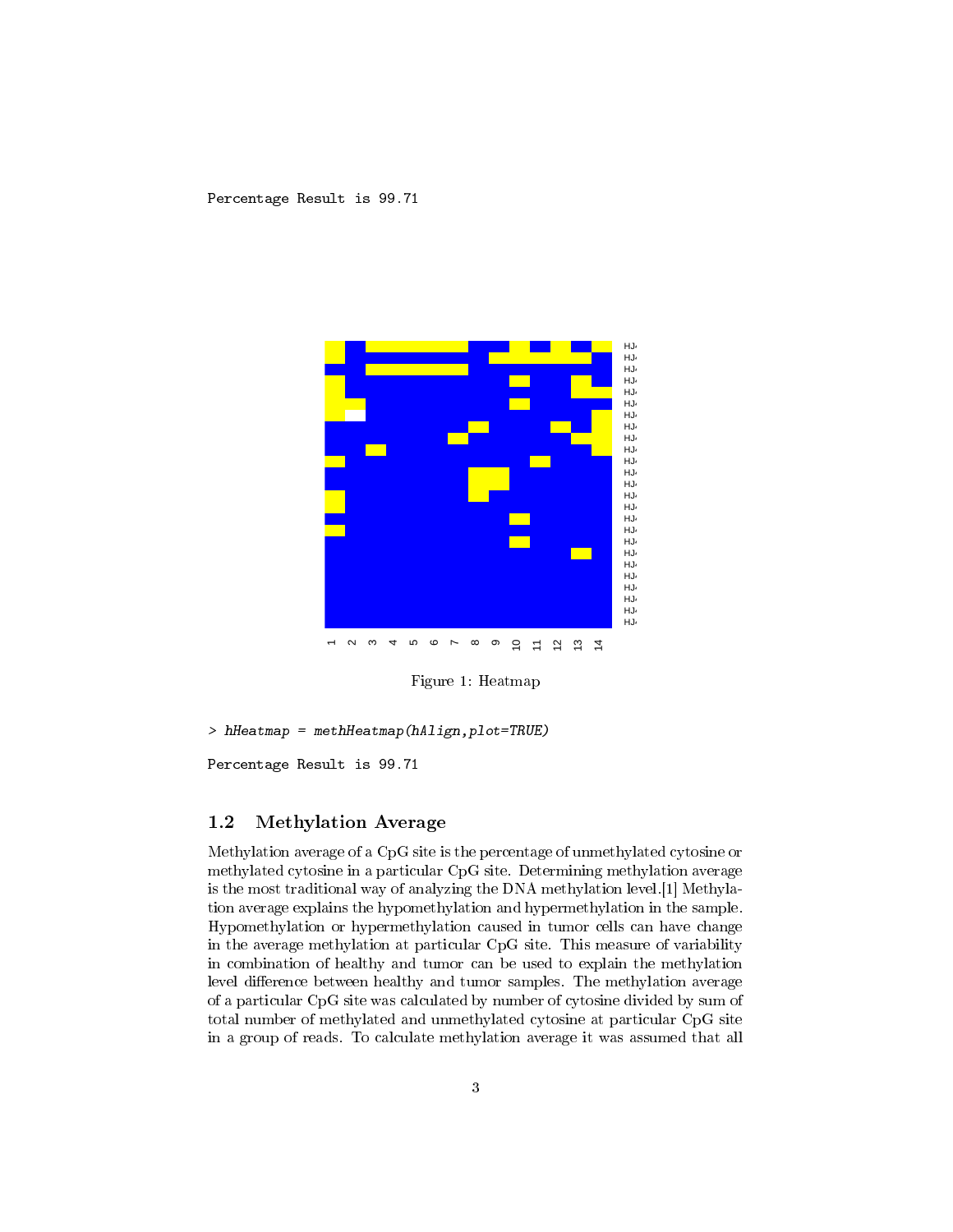sequences align perfectly with no mismatch or insertion/deletion, although it is an ideal case.

$$
average = N_C/(N_C + N_T) \tag{1}
$$

In MethTargetedNGS, methylation average can be calculated by passing the matrix obtained from methAlign to methAvg. It will return a vector of methylation averages in percentages.A plot of methylation average will be generated if plot=TRUE.

```
> hAvg = methAvg(hAlign,plot=FALSE)
> hAvg
```
[1] 60.00 95.83 88.00 92.00 92.00 92.00 88.00 84.00 88.00 76.00 92.00 88.00 [13] 80.00 76.00

#### 1.3 Methylation Entropy

Determination of average methylation is the traditional way of analyzing DNA methylation data. Such way is unable to dissect DNA methylation pattern. DNA methylation pattern is defined as the combination of methylation statuses of contiguous CpG dinucleotides in a DNA strand. Methylation entropy can be caluclated by using the formula from Xie et. al.[2] which was "implies" to the function methAlign

> hEnt <- methEntropy(hAlign) Time difference of 0.01 secs > hEnt

[1] 0.33 0.30 0.37 0.37 0.30 0.27 0.30 0.39 0.31 0.30 0.39

This function return vector of methylation entropy values using sliding window of 4.

#### 1.4 Identify significant CpG sites

Fisher exact test is a test to calculate the statistical significance using contingency table. It was used to find the statistically significant differences in the methylation status of one particular CpG site between healthy and tumor sample. Contingency matrix was created for each CpG site in the following pattern. Fisher exact test was performed using a predefined function "fisher.exact" in R. P-value was corrected for multiple testing using Benjamini-Hochberg method to calculate False Discovery Rate (FDR).[3] To calculate the statistically signi cant CpG sites, pass the healthy and tumor aligned matrix from methAlign to fishertest cpg.

```
> SigCpGsites = fishertest_cpg(hAlign,tAlign,plot=FALSE)
> SigCpGsites
```

```
[1] 0.59 2.31 1.72 2.02 2.02 2.31 2.02 1.66 2.02 1.34 2.16 2.02 1.63 1.61
```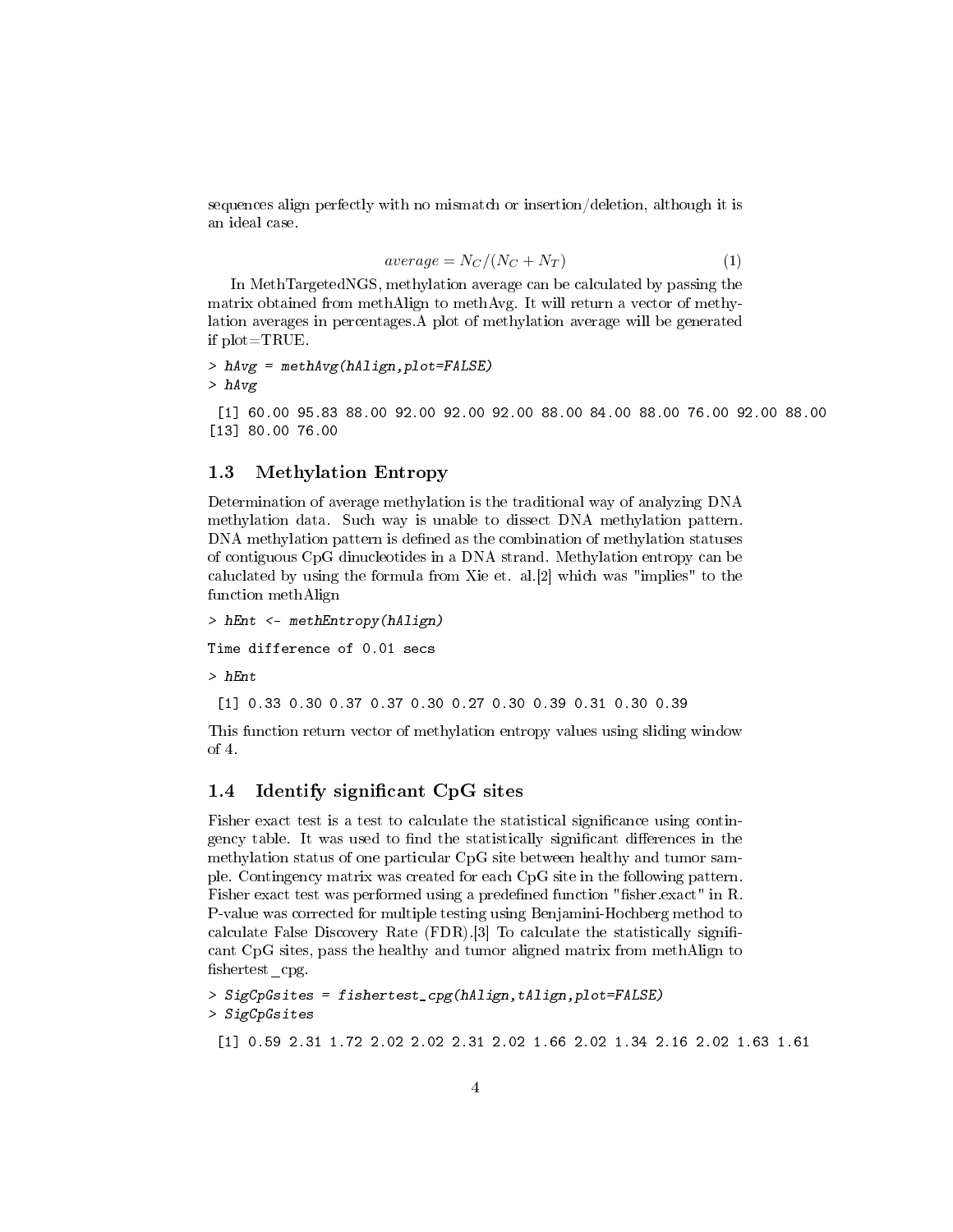#### 1.4.1 Log odd ratio

Log odd ratio defines the hypomethylation and hypermethylation of a sample comparison to other sample. To calculate odd ratio we can pass healthy and tumor aligned matrix from methAlign to odd\_ratio

> odSamps = odd\_ratio(hAlign,tAlign,plot=FALSE) > odSamps

[1] 0.81 3.05 1.91 2.36 2.36 2.68 2.07 1.74 1.99 1.39 2.52 2.07 1.63 1.56

Time difference of 0.01 secs Time difference of 0.01 secs



Figure 2: Methylation Analysis between Healthy and Tumor

#### 1.5 Complete Pipeline

Methylation average, methylation entropy and identifying statistically signficant CpG sites can be calculated by using compare\_samples function by passing the aligned matrices of healthy and tumor samples from methAlign function. Complete methylation analysis shown in figure 2.